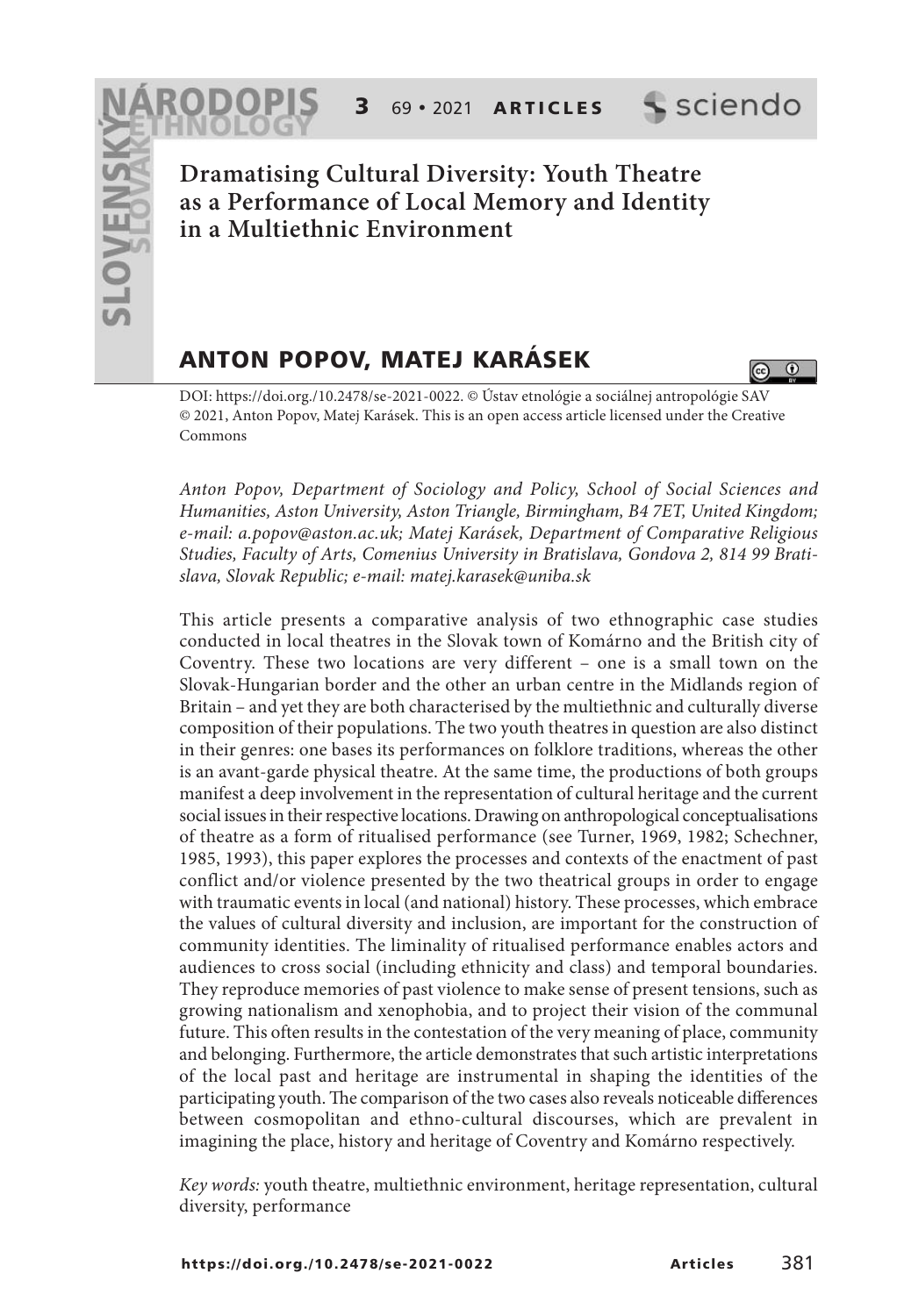How to cite: Popov, A., Karásek, M. (2021). Dramatising Cultural Diversity: Youth Theatre as a Performance of Local Memory and Identity in a Multiethnic Environment. Slovenský národopis, 69(3), 381–398, DOI: https://doi.org./10.2478/ se-2021-0022

#### **INTRODUCTION**

A figure appeared clutching a suitcase. Stars and constellations take shape, providing a pathway… Far away memories, of a place that was, is or might be home. (Home, show leaflet, 15 September 2019)

This rather poetic passage from a show leaflet collected during a performance by the Coventry-based youth physical theatre group imagined a powerful connection between the past (and its memories), the present and the possible future as they were presented in the city's historical centre. It also refers to the notion of 'home', which is central to both the ethnographic case studies – the youth physical theatre (Coventry, UK) and the folk-drama group (Komárno, Slovakia) – this article draws upon. As can be seen in the cited excerpt, in these productions home appears as a metaphor for historically traceable and emplaced communities. At the same time, how these communities chose which memories to include in the formation of this metaphorical future home remains a contested topic, as this paper will argue by exploring heritage as a public event and performance.

During the last two decades, critical cultural heritage studies have been shaped by ongoing debates on the transformative potential of heritage in a globalised world (Novicka, Rovisco, Eds., 2009; Macdonald, 2013; Feldman, 2008). At the core of this approach, there is an understanding of cultural heritage as a mnemonic process. This is manifested through 'ideologically loaded politicized discourses' and 'discursive practices', with both aspects being essential for identity construction (Rowlands, 2002). This paper answers the anthropologists' call to critically revisit heritage as an ethnonational and territorialised 'hegemonic idiom' by analysing its processual nature as heritage-making (Franquesa, 2013). Therefore, the focus of our analysis is on how culture and the past are re-articulated and re-contextualised through performances staged by the two youth theatres, and how these practices reflect cultural changes and instigate public debates about the future.

This paper explores youth theatre<sup>1</sup> as a form of publicly performed heritage event (Simon, Ashley, 2010). More specifically, it raises questions about performativity as a ritualised practice (building on and critically reassessing the theoretical legacy of Victor Turner and Richard Schechner) that enables performers, their audiences and wider society to transcend different temporalities while engaging with cultural heritage in order

<sup>1</sup> For the purpose of this paper, we define youth theatre as part of what Ennis and Tonkin (2018: 343) call 'youth arts' – young people's extra-curricular activities focused 'on creating, participating and/or engaging in facilitated artistic or cultural activity'. Observers note that youth arts (including youth theatre) is a term often employed by diverse institutional actors in youth development programmes seen as important instruments for young people's socialisation and wellbeing (Ennis, Tonkin, 2018; Atkinson, Robson, 2012).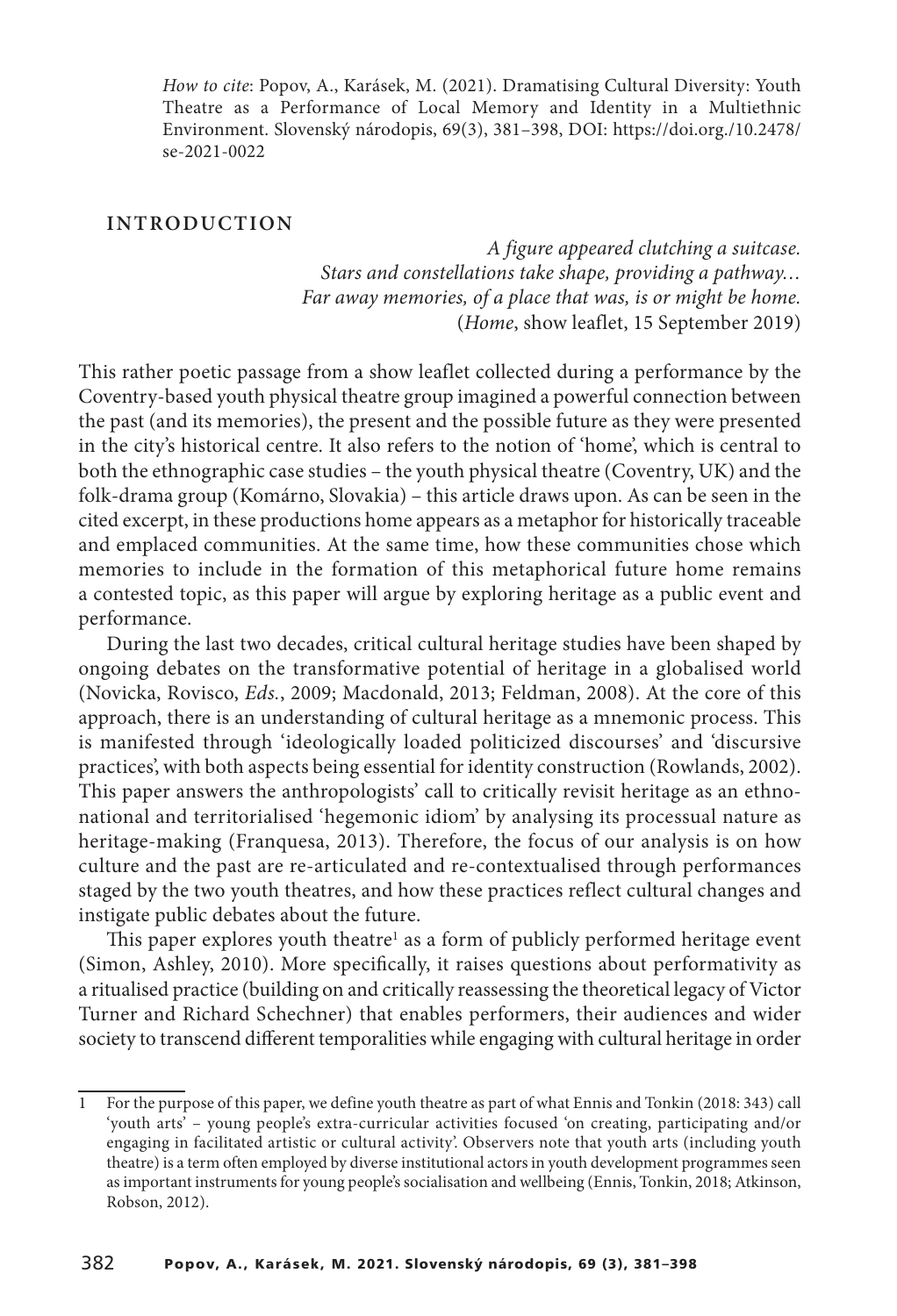to contest the meanings of culture and identities as they are defined in the present. We are particularly interested in how, by engaging with the past through such performances, groups and communities challenge existing lines of cultural and social exclusion and imagine an alternative future, with supposedly more inclusive forms of social solidarities. At the same time, our analysis looks at the theatrical representation of culture and the past as a type of ritualised performance that exposes the tension between aspiration to social change and the reproduction of a group's values and sense of identity.

The locations of the two ethnographic case studies presented are very different, and yet they are both characterised by the multiethnic and culturally diverse composition of their populations. This sets the issue of cultural inclusivity in the representation of the past, or indeed in the projections of the future, at the centre of local identity politics at both sites.

The authors spent up to fourteen months with the respective groups conducting participant observations of weekly sessions and staged productions. In addition to fieldwork diaries, the empirical data for this paper were collected through semi-structured interviews and focus group discussions with young performers, their parents and theatre practitioners.<sup>2</sup> In Coventry, we interviewed fifteen young performers (aged 14–18), two of their older family members and three theatre practitioners. In Komárno, ten interviews were recorded with young members of the folk-drama group (aged 14–25). In order to protect participants' identities, the Coventry theatre group has been anonymised and hereafter will be referred to in the text as 'the Theatre'. As the following discussion of the case studies context will demonstrate, anonymisation of the Komárno group would obscure our empirical data and weaken the crucial political and cultural insights. All participants are referred to in the paper by pseudonym and age only.

### **TWO CASE STUDIES: YOUTH THEATRES IN THE LOCAL CONTEXT**

The two theatrical groups we researched actively engage with ideas of culture and heritage by staging public performances that function effectively as 'heritage events'. They use heritage practice as an arena for social participation, engaging the public in a negotiation of the meanings of local and national identity (Simon, Ashley, 2010). The themes that both groups choose when performing the local heritage are often politically charged and contest the existing interpretations of past events. Thus, in this section we introduce the performances investigated in this paper within the social, political and cultural context of their localities.

### **Slovenskí rebeli in a Slovak-Hungarian border town**

The folklore-drama group Slovenskí rebeli (Slovak Rebels) is based in the ethnically mixed town of Komárno, on the Slovak border with Hungary. Komárno has over 34,000 inhabitants. In the 2011 census, 53.8% of the town's population reported being of

<sup>2</sup> In Coventry, the empirical data were gathered by Anton Popov in collaboration with Ebru Soytemel and Katie McNie. In Komárno, research was carried out by Matej Karásek in collaboration with Lucia Hržičová.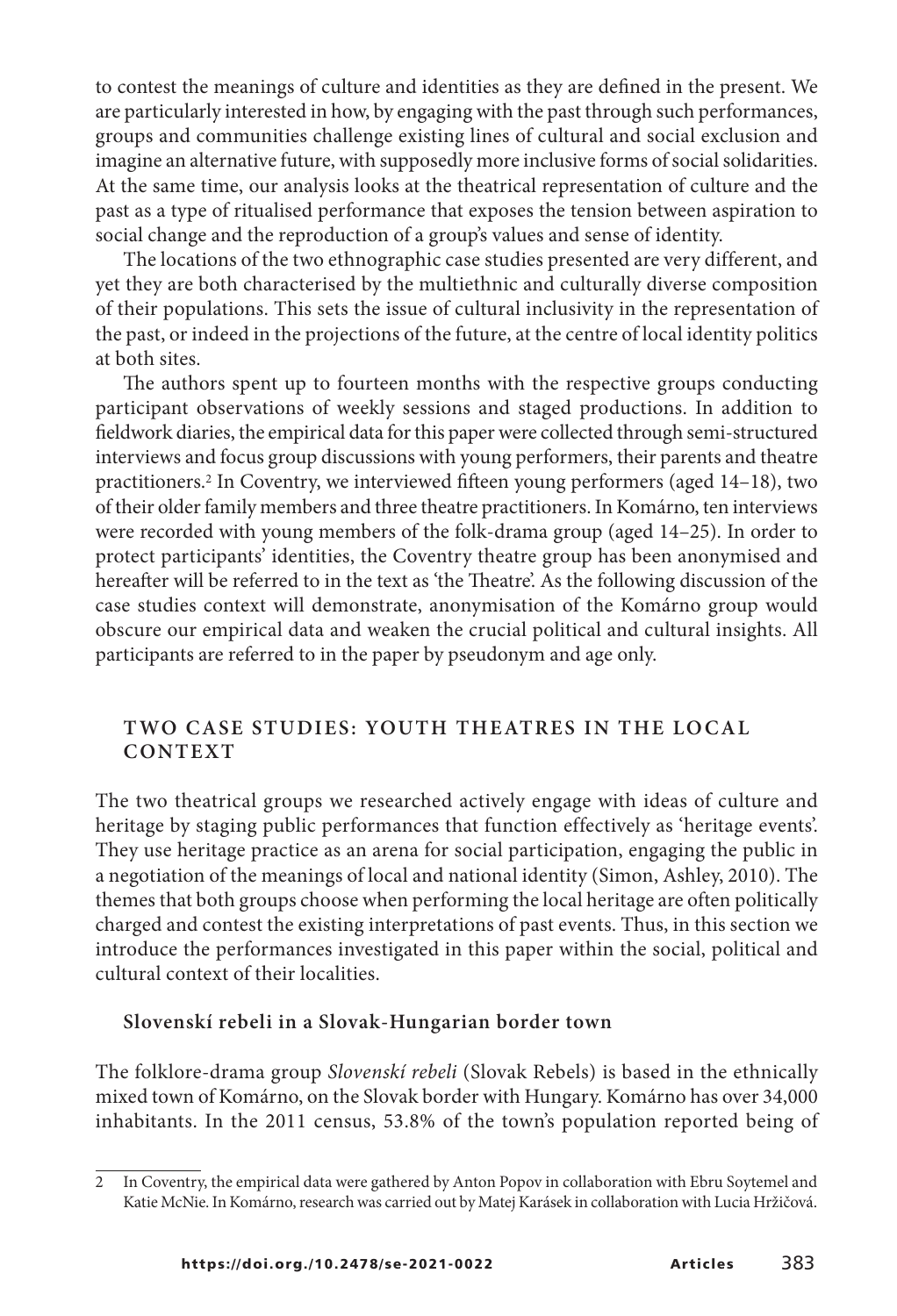Hungarian ethnicity, and 33.5% Slovak. Slovenskí rebeli (founded in 2012) has around 50 members, most of whom are aged between 14 and 25 years. The vast majority of the secondary school age members attend the Slovak gymnasium (grammar school) in the town. <sup>3</sup> Membership of the group is not limited by age, and the group has around 15 members over 25 years old.

Formally, the group is part of Matica slovenská, an organisation established in the 19<sup>th</sup> century to support Slovak culture and science when Slovakia was part of the Hungarian Kingdom (and later the Austro-Hungarian Empire). Recently, Matica slovenská has been criticised in mainstream and social media for being ideologically stuck in the nationalist 19th century or – even worse – in the era of Slovak fascism during the Second World War.

The relationships between the Komárno local branch and Matica slovenská's headquarters have deteriorated, not least because Slovenskí rebeli reject the organisation's nationalist ideology and anti-Hungarian discourse and aim to bring Slovaks and Hungarians together as a single town community. Externally, Slovenskí rebeli might be considered an ethnically mixed Slovak-Hungarian group; however, the ethnic identification of the young performers, who mostly originate from bilingual families, is not so straightforward. Our participants identified with the town they inhabit, defining it as one culture in two languages. Despite being a 'black sheep' within Matica slovenská with their liberal and antinationalist attitudes, Slovenskí rebeli still depend on the organisation financially and logistically.

The young performers' understanding of their local community in terms of one culture in two languages is demonstrated in their latest production inspired by the folklore of the south-eastern Slovak village Bidovce. <sup>4</sup> It was 17-year-old Lívia's idea to present the local culture of Bidovce. The village is inhabited by both Slovaks and Hungarians and is known for that fact that many of its local folk songs are bilingual: a sloka (verse) in one language is followed by a sloka in the other. Even though the village is in a different part of the country from Komárno, the young members were deeply interested in its traditions and pointed out analogies between Bidovce and their ethnically-mixed hometown and group. As Ivana (20) reflected in her interview, this dance could be the embodiment of what we are. The performance was named after the pivotal song of the play, Secret Love (Tajná láska in Slovak, Titkos szerelem in Hungarian). The group members claimed that, just as there are two languages in this song, there are two languages in one culture. Therefore, the production was entitled Tajná láska/Titkos szerelem: One Culture in Two Languages.

While Secret Love is a fictional romance, another play Helenka is based on the real and to a large extent traumatic story of a Slovak woman who, like many others, moved to the mainly Hungarian region of Komárno in southern Slovakia. Her life there was interrupted by the dramatic events of the twentieth century, when in 1938 the region

<sup>3</sup> There is also a Hungarian gymnasium in the town. However, Slovak schools are considered better, and many Slovak Hungarians send their children there to prepare them for study or life in the linguistic environment of the majority population.

<sup>4</sup> Although the premiere of the performance was planned for December 2020, due to the Covid-19 lockdown, the rehearsals were interrupted; therefore, at the time of writing this paper, the play had not yet been staged.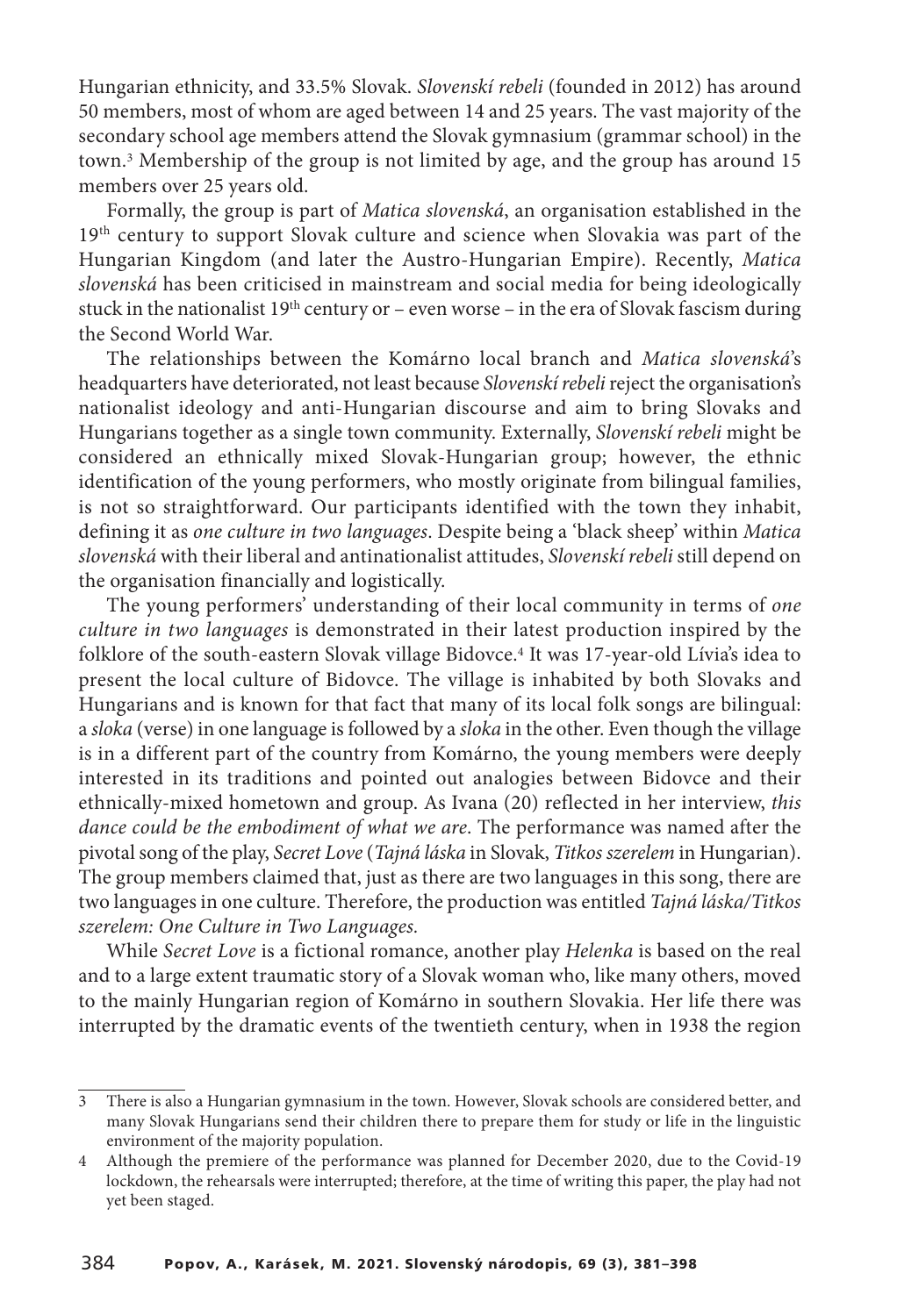was handed to Hungary. Many of the Slovaks living in the area (both older inhabitants and the new settlers who came in the 1920s), had to leave their houses and move north of the new border. After WWII, a population exchange between Czechoslovakia and Hungary took place and Helenka returned home, but Hungarians were forced to leave. These historical events resulted in long-term trauma for both Slovaks and Hungarians. The Hungarian side of the story is absent in the play. Although the play does not depict Hungarian settlers as enemies, it does not acknowledge them as the victims of the same tragic historical events either. Significantly, the effect of enacting these powerful memories is amplified by the fact that the performance took place in the garden of Helenka's original house: which is also the ancestral home of Jozef (42), one of the folk-drama group leaders. For the audience, such settings give greater authenticity to the play, which in turn authorises whose memory of the past will define the future of this multiethnic but still divided community.

# **The Theatre in the UK City of Culture**

In the UK, the research is located in the city of Coventry, part of the metropolitan area of the West Midlands. Coventry is a large city with a population of 360,100 people. 5 Although the majority (66.6%) of the city's population is White British (including English, Scottish and Welsh), the ethnic and linguistic diversity of the city is higher than that of the West Midlands and the national average. <sup>6</sup> The index of multiple deprivation (IMD) is relatively high, with Coventry placed as the 38th most deprived city in the country in 2015 (Coventry City Council, 2015).

In December 2017, Coventry won its bid for the 2021 UK City of Culture. This led to the establishment of the Coventry City of Culture Trust, an independent charity tasked with the delivery of the City of Culture programme. While acknowledging the city's industrial heritage as the cradle of British car manufacturing, as well as its (post-)WWII history, the programme primarily puts forward an image of Coventry as a culturally vibrant and diverse place. The trust's website states bluntly that its aim is to elevate the city from its reputation of being a social-deprived place badly hit by deindustrialisation. <sup>7</sup> Although it is a relatively small independent charity, <sup>8</sup> the Theatre played an active role in Coventry's bid for the UK 2021 City of Culture, seeing it as an opportunity to obtain additional funding for their work with young people.

The cultural events and projects initiated by the City of Culture Trust constituted an important context for our research, which has been reflected in the productions/shows that were observed in the case of The Theatre, for example. Two of The Theatre's recent performances – Seen But Never Heard (SBNH) and Home – were developed as part of the

<sup>5</sup> https://www.coventry.gov.uk/info/195/facts\_about\_coventry/2435/population\_and\_demographics.

<sup>6</sup> The second-largest ethnic group is Asian/Asian British (16.3%), followed by White Other (7.2%). According to the 2011 census, Polish is the third most spoken language in Coventry after English and Panjabi (https://www.coventry.gov.uk/downloads/file/18906/census\_2011\_coventry\_residents\_by\_ main\_language\_spoken)

<sup>7</sup> https://coventry2021.co.uk/why-coventry/.

<sup>8</sup> The Theatre was established as a company in 2000 and became an independent charity organisation in 2018. It provides dance and performance training to children and young people aged 4 to 21; about 100 young performers attend three groups organised according to the age of participants.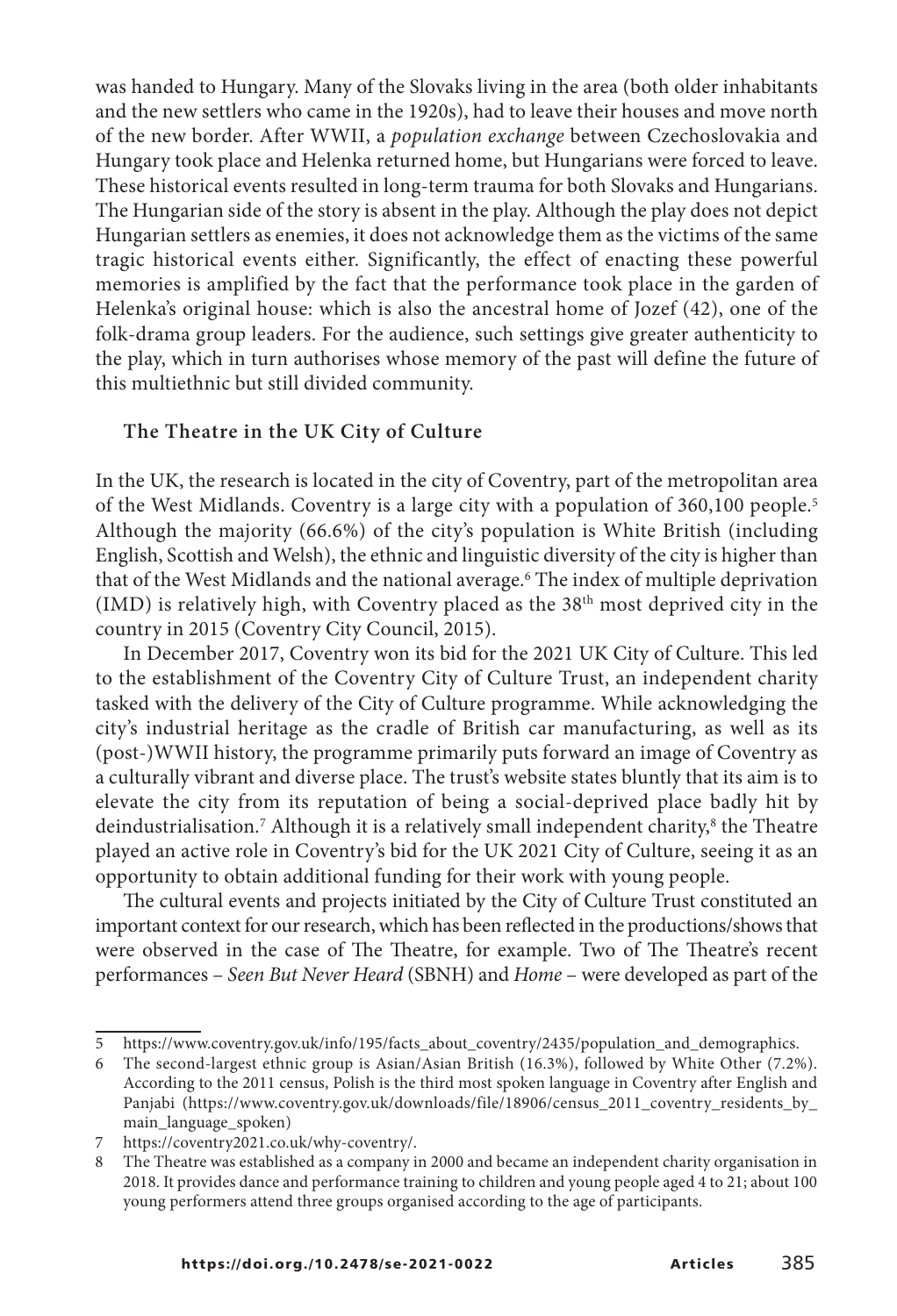City of Culture programme, which celebrates Coventry's cultural diversity and inclusivity framed within what Macdonald (2013: 200) calls 'cosmopolitan memory' being structured by the discourse of human rights.<sup>9</sup> Thus, the City of Culture Trust launched the campaign 'Humans of Coventry' in December 2018. The campaign is dedicated to the  $70<sup>th</sup>$  anniversary of the UN Declaration of Human Rights (Rodger, 2019). This connection between human rights and the history of migration to Coventry, which has shaped the city's current cultural diversity, draws upon the 'city of sanctuary' discourse that is arguably central to how 'inclusivity' is interpreted and represented by the city's culture and heritage institutions. 10

One of the shows observed, Home, is an original and highly innovative multidimensional show staged by The Theatre in collaboration with two other theatrical groups specialised in aerial performance and visual projection. It took place at night on 15 September 2019 in Coventry city centre. The performance combined vertical dances, with a visual light show and original music. The vertical dances were executed by The Theatre's professional troop suspended high above the ground against the wall of one of Coventry University's buildings with youth performers acting on the ground. The wall was also used as a giant screen on which moving images representing the city's past and future were projected while the suspended dancers were interacting with each other and the projected images. The show interprets Coventry's history and its future trajectory, emphasising the city's cosmopolitan heritage that is 'shaped and re-shaped by the people who live and work in it' (Home, show leaflet). Thus, rather than being a representation of historical events, it re-imagined the past and the future of Coventry as a city of migrants. The show and, hence, the history of the city starts with the 'Arrival' of migrants in search of a 'home, a place to belong' (Home, show leaflet). In its references to the local and national history, the show, thus, highlights some events/periods while skipping over others. For example, the 'Industry' part of the show is dedicated to the nineteenth century Industrial Revolution as a 'golden era' that put Coventry in the national and international arena as an industrial centre. This is followed by a 'Gathering Clouds' section, which contains clear references to the de-industrialisation of the 1970s-1980s and the more recent recession of 2008 as representations of the 'difficult past'. The show culminatesin a colourful display of flowersthatsymbolisesthe future. Here the diversity is visualised in the multiplicity and vibrancy of colours 'In Bloom'.

In *Home*, the public participated in the event both acting as spectators and enacting a new vision of the city's community. In thisshow, The Theatre's young performers acted

<sup>9</sup> Fossum,Kastoryano,Modood,Zapata-Barrera (2020) name cosmopolitanism togetherwith multiculturalism, interculturalism and transnationalism as the main policy/theoretical approaches to diversity management and understanding of public space. Cosmopolitanism is defined through its universalist orientation in the conception of understanding public space as inclusive and allowing the extension of 'rights-based entitlements beyond nation-state membership' (ibid.: 9). The policies based on a cosmopolitanism approach prioritise individual rights over collective actions in diversity management (ibid.: 21). Therefore it differs from both multiculturalist policies as well as other approaches that define cultural rights and entitlements building on understanding culture in terms of ethno-national identification of groups within the nation-state.

<sup>10</sup> The City of Sanctuary is a charity organisation founded in 2005 that coordinates a network of groups in villages, towns and cities promoting 'the vision that our nations will be welcoming places of safety for all and proud to offer sanctuary to people fleeing violence and persecution'. Coventry's branch of The City of Sanctuary is supported by 78 local organisations, including a number of heritage institutions (https://cityofsanctuary.org/about/).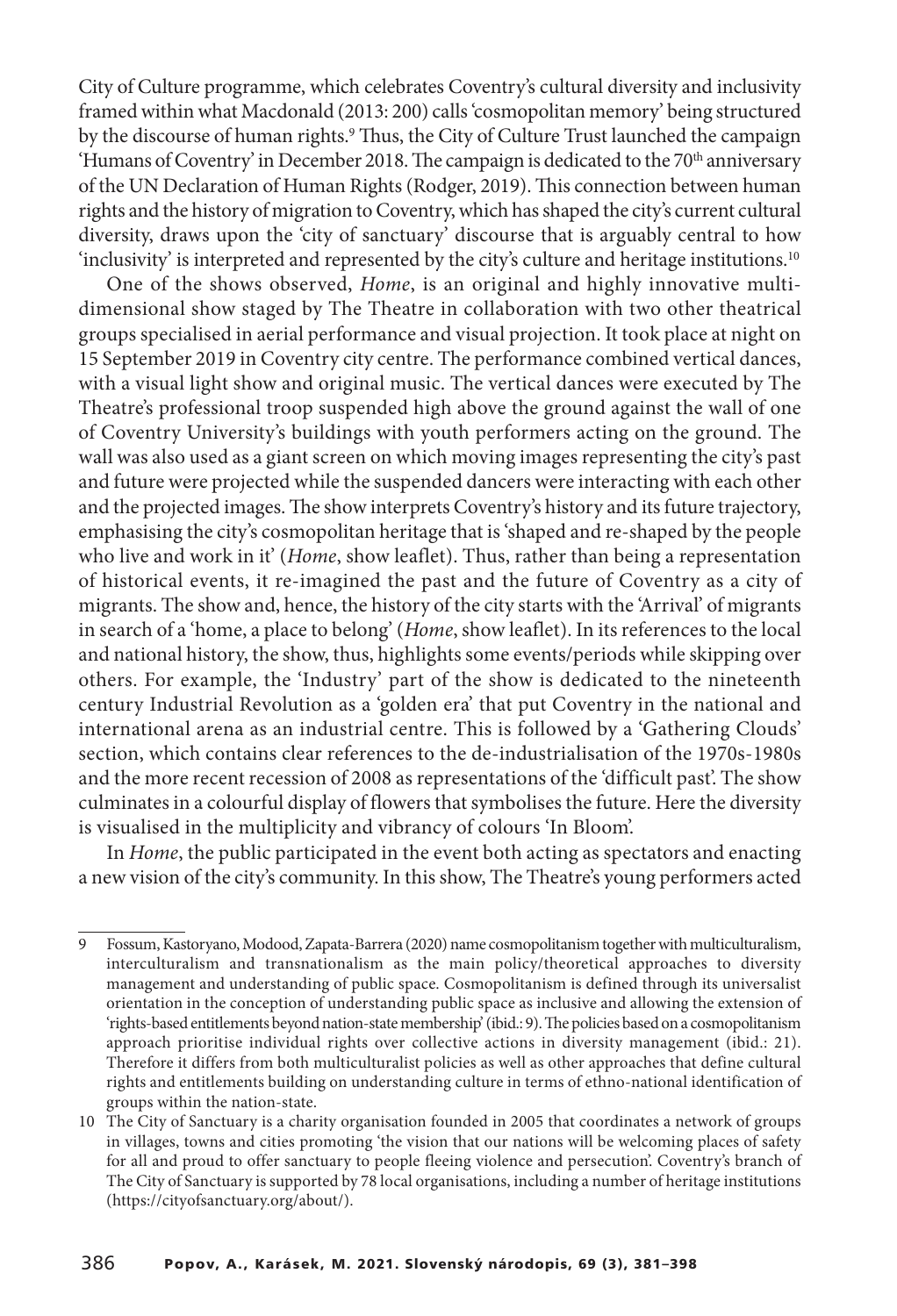on the ground using props to enhance the mediation of the meanings of the vertical dances and visual light show on the wall to the audience and effectively turning the spectators into the participants of the performance. Thus, 'Arrival' was in fact the arrival of spectators at the show, met by young people performing a dance with suitcases symbolising the arrival of migrants. Here young people operated the props symbolising the culturally diverse history of the city that was in effect the central idea of the show. 11

The topic of migration and human rights is also central to the second show (SBNH), which was staged at Coventry's Belgrade Theatre in June 2019. Performed entirely by the young people, the show took place during Refugee Week. The show is built around the stories of two girls. The two storylines intersect at some point in the future in Britain. One line of the plot is the story of a young British schoolgirl, starting in some imagined past with allusions to the Thatcher era of the 1980s. The girl had rebelled against the strict school discipline and inequalities she witnessed around her in society. She later became a politician fighting for the rights of those who were deprived and marginalised by the system. The other storyline is a clear reference to the so-called 'Refugee Crisis' of 2015 and tells the story of a little girl who fled the conflict in the Middle East or North Africa, became a refugee and was separated from her parents whilst boarding a peoplesmuggler's boat to cross the Mediterranean Sea to Europe. The little girl eventually arrived in the UK where she faced the cold and dehumanising bureaucracy of the asylum system. The violence and distress she had been subjected to were conveyed almost entirely through very expressive and volatile physical interactions between actors on the stage, leaving her voiceless for most of the show. The girl was eventually helped by a female politician – the grown up girl from the other story line – and built a fulfilling life in Britain. At the end of the show, as a middle-aged woman, she meets the teenage grandchildren of this politician, who were spending their time hanging out at the playground during the funeral of their grandmother. They were frustrated that their concerns were not taken seriously by adults. The former refugee girl, now able to tell them the story of their grandmother, inspired them to fight for their voices to be heard.

Before presenting the analysis of these performances and the interpretations of the past that underpin them in both our research locations, we need to discuss the theoretical frameworks of our study of theatrical performances as part of cultural heritage.

### **CONCEPTUALISING HERITAGE EVENTS AS RITUALISED PERFORMANCE**

Our approach to heritage performances and heritage as performative practice is based on four theoretical premises. Firstly, the analysis of theatrical performances as heritage events is made possible by understanding heritage as a process or practice. Highlighting the processual rather than the objectified nature of cultural heritage, Breglia introduces the concept of 'heritage-as-practice', which implies that heritage is constituted by and

<sup>11</sup> Some observers of cosmopolitan memorial culture maintain that suitcases are an often-used trope in the representation of the 'cultural baggage' that migrants carry with them (see Macdonald, 2013; Poehls, 2011).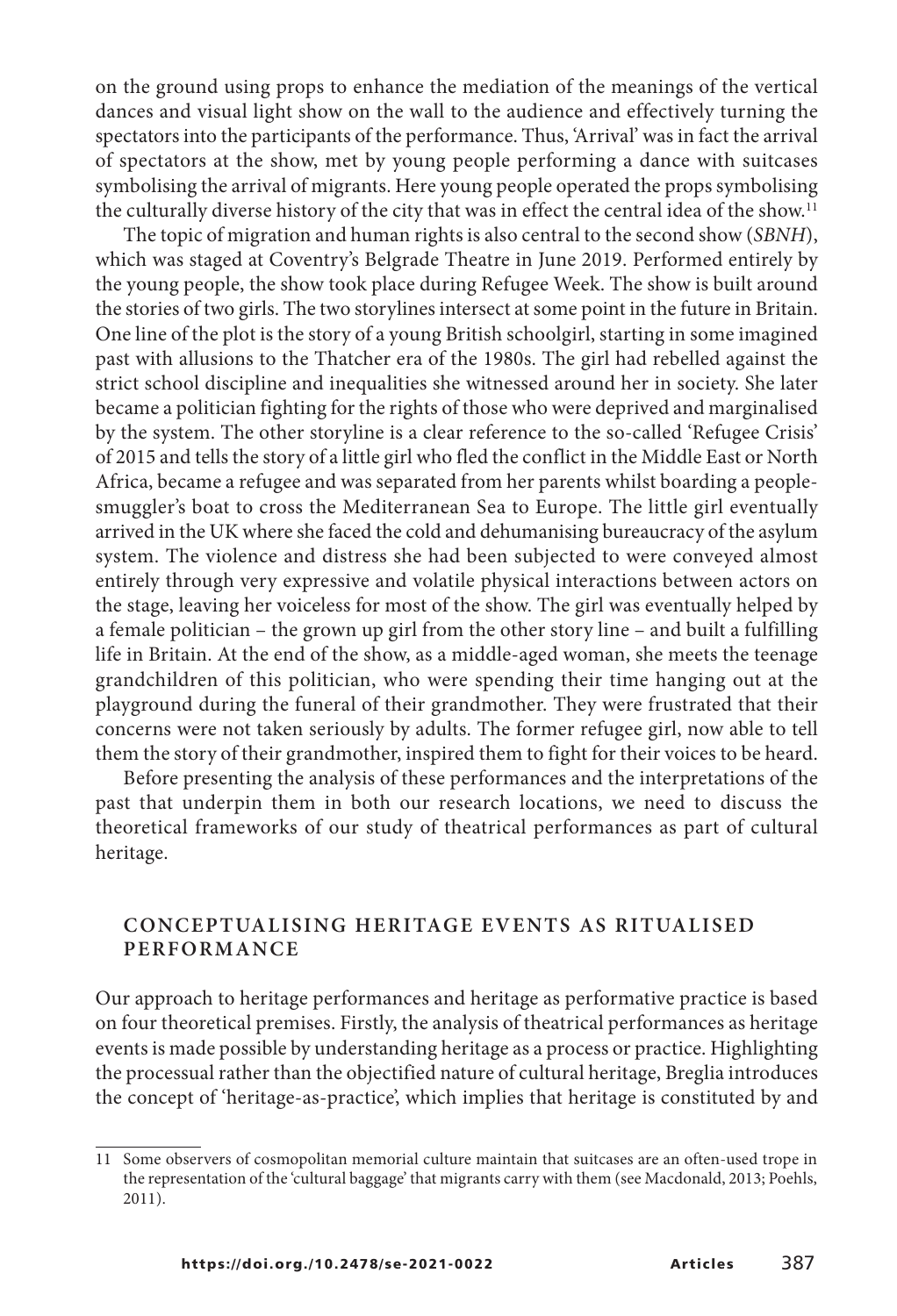through social relationships and 'contingent practice situated in actual time and space' (Breglia, 2006: 35). Franquesa (2013) builds on this conceptualisation by demonstrating that a narrow notion of heritage-as-object abstracts its processual nature, and itself is a result of turning heritage into the 'political field' of competing groups. This implies that cultural heritage isindeed 'an ideologically loaded politicised discourse' (ibid.: 347). The vision of heritage as simply material structures or objects from the past that need to be protected is closely linked to the idea of culture as sameness. According to Ashley, the alternative to thissanitised vision should recognise that cultural heritage is'a complex of histories, stories, things, practices and ways of thinking that we want to pass to future generations' (2013: 6).

Secondly, forms of engagement with heritage, including commemorative performances and theatrical interpretations of history as far as this paper is concerned, need to be analysed in the context of, and as part of, other cultural processes that are constitutive to the 'politics of memory' – memorialisation and identity construction (Boyarin, 1994; Pine, Kaneff, Haukanes, Eds., 2004). Heritage is one of the domains in which a contemporary European preoccupation with the past is manifested. Together with two other elements – memory and identity – it constitutes what Sharon Macdonald (2013: 5) defines as a 'memory complex'.All three elements are interwoven into 'past presencing', a framework for various modalities of engaging with the past in the present, in which neither the past nor the present – or, indeed, the future – are pre-defined. Thus, 'past presencing' frames diverse processes and practicesthroughwhich these temporalities are imagined, experienced and lived in (ibid.: 17). Similar to the concept of the 'memory complex' is the observation that heritage is a 'discursive practice' of collective memory and is, therefore, essential for the construction of cultural identity (Rowlands, 2002; Stolcke, 1995). In temporal-spatial terms, this hegemonic representation of heritage is manifested by what Michael Herzfeld (1991: 10) calls the 'monumental time' of national heritage, which is fossilised within the official (mainstream) interpretation of the past and is opposed to the 'social time' of everyday experience and 'living memory' (Nora, 1989).

This leads us to the third premise of a performative experience of heritage as a heritage event. While materially heritage is situated in spaces, affectively it is experienced by the senses, through narratives and performancesthat might infuse social time and living memory in the nation-centred hegemonic interpretations of the past. Thus, Ashley maintains that the public expression of such a multi-layered heritage enables the self-definition of individuals and communities that are part of the process through which meanings of the past, identity and culture are transmitted (2013: 6). This processual and relational understanding of heritage sets it up as a political field, where present social conditions are debated through engagement with the past, while forms and meanings of culture and identity are contested. Furthermore, arguably, heritage as a site of social and political contestation is realised through its public and performative aspects (see Simon, Ashley, 2010; Gordon-Walker, 2013; Bergman, 2010; Macdonald, 2013; Ashley, 2013). Simon and Ashley define heritage events as 'enacted moments wherein heritage practices constitute an "event", a turning point in or break with existing patterns of social existence, that hold the promise of bringing something new into the world' (2010: 249). As in the case of the productions staged by both Slovenskí rebeli and The Theatre, heritage events are directed at the public, activating its potential as a site of learning and for the production of new forms of social solidarity (ibid.).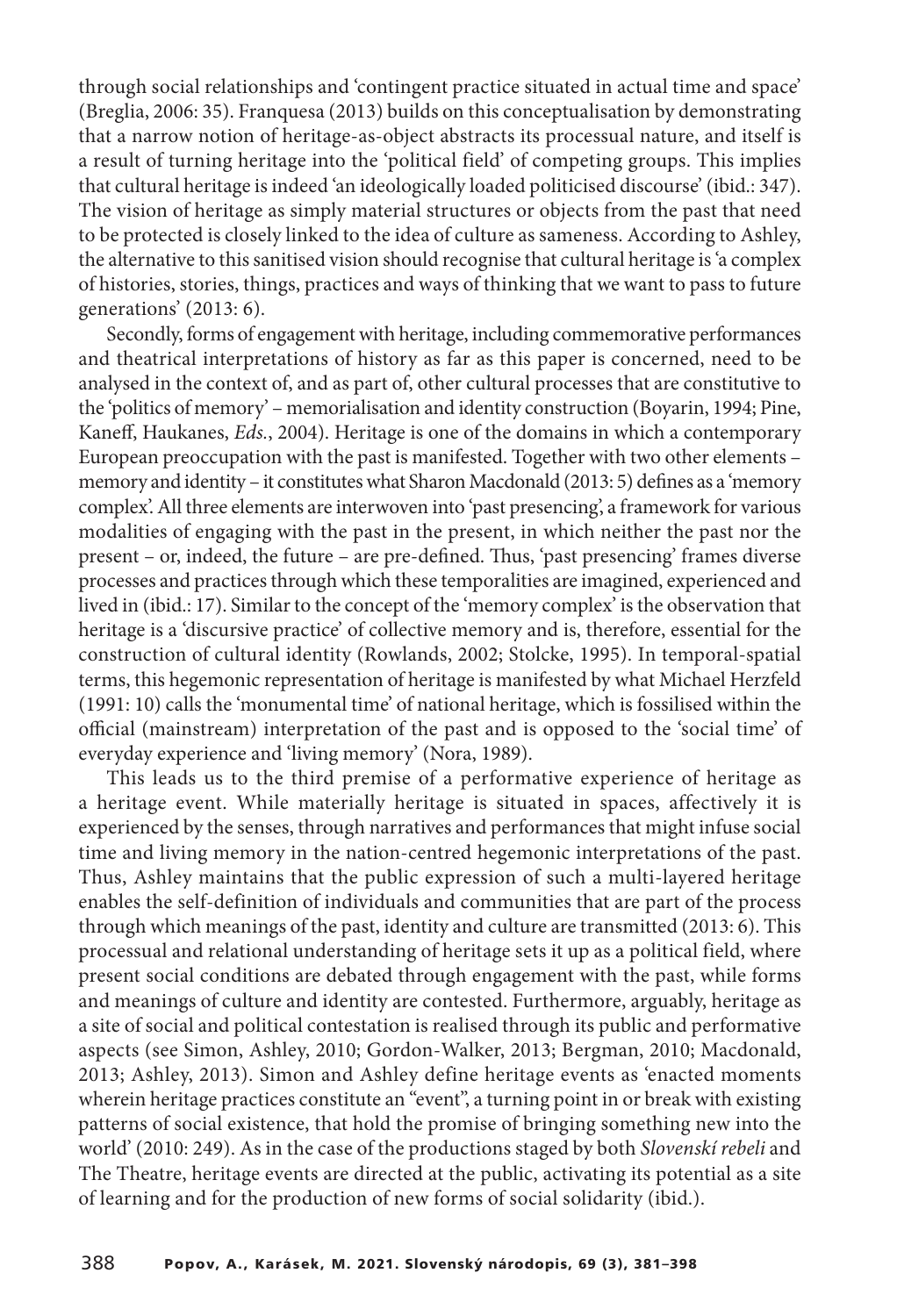Heritage events as performative practices do not simply enact the past's cultural legacy in the present social and political reality; they produce a dialogic space in which audiences are actively engaged with the performed interpretations of cultural heritage. For example, in the Home and Helenka productions the audiences are very much actors of the performative space. In fact, these interpretations, and, indeed, social and cultural identities, are produced and constructed with the expectation that they will resonate with the public's concerns and values (see, for example, Bergman, 2010; Tyler, 2010). The inclusion of a diverse public is embedded in heritage events. Therefore, according to Simon and Ashley (2010), such events enable the emergence of more inclusive forms of heritage, which both reflect changes in society and facilitate social change. The transformative capacity of heritage events lies in their performative character, which suggests to the audience and wider society, forms of solidarity that differ from the dominant and mainstream forms of cultural representation. To imagine and experience these new solidarities, the audience of a heritage performance enters 'a subjunctive universe' where new possible forms of sociality (the 'could be' reality) are imagined and enacted 'as if' they are a reality (Bergman, 2010: 80; see also Schechner, 2002 and Seligman, Weller, Puett, Simon, 2008). This makes heritage performance akin to other, more traditional, performative forms such as ritual.

Our final premise, which is essential to our understanding how the social status quo is both challenged and reproduced through the shows we have researched, builds upon critical engagement with Schechner's (1993) theory of theatrical performance as a ritualised behaviour that operates 'in between' or in liminal space, enabling and manifesting cultural creativity (see also Turner, 1977: 73). Critics of the extension of ritual to encompass all forms of performative acts propose that play is a precursor of any marked behaviour, including ritual and performance (Maxwell, 2017). Play provides'the ambiguous testing and affirming of limits, a process sometimes heightened as explicit reflection' (Lewis, 2013: 35 cited in Maxwell, 2017: 9). Rituals and performances create what Turner (1977: 68) calls a liminal space, where performers and audiences might deviate from the everyday routine and at the same time reiterate the social norms and shared values that are important in upholding a sense of community. The performance of rituals leads thus to a realisation of identity. Theatrical performance in modern societies partly fulfils the function of reproducing social norms. For Turner, the theatre is 'a reflexive metacommentary on society and history' in a particular time and place (ibid.: 73). Schechner (1993), however, suggests that change, rather than the reification of existing structures, has become a major preoccupation of modern society; therefore, social transformations are at the core of modern forms of performativity such as theatre and modern dance. The predictability of liminality in a traditional ritual is juxtaposed against the 'liminoid' uncertainty of modernity (Turner, 1974: 84), the latter being an expression of the ritual process in post-industrial societies (Weber, 1995: 529). 12

Turner's concept of liminality as central to ritual has been criticised for its lack of recognition of the impact of wider power coordinates on liminars who are viewed as implicitly apolitical (Weber, 1995: 531). Ethnographies of traditional and modern ritual

<sup>12</sup> Turner and Schechner do not see liminal and liminoid as mutually exclusive states of the community in the context of ritualised performance. Rather, in different historical and cultural contexts one prevails over the other (Turner, 1974: 84; Dawsey, 2018: 379).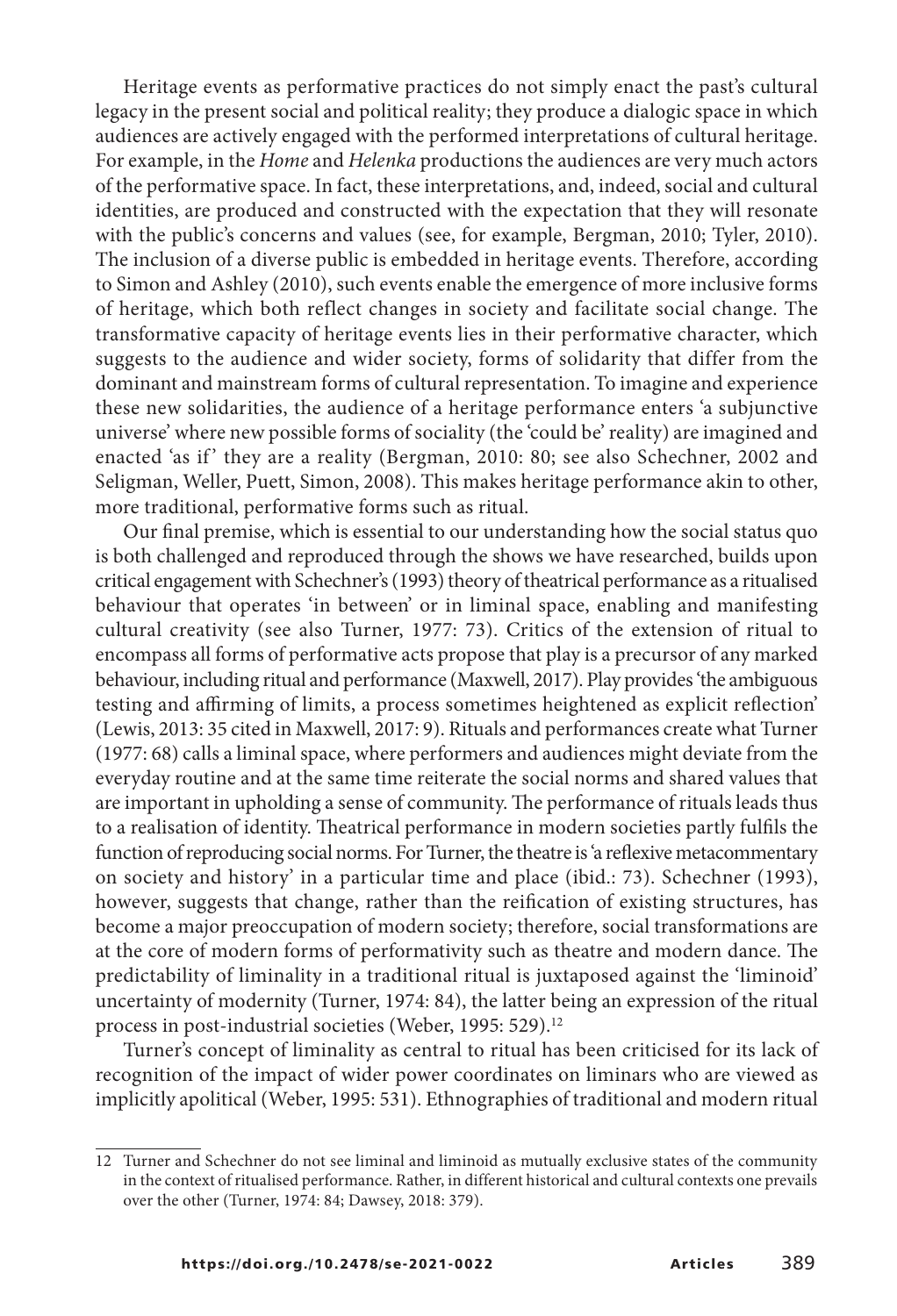practices demonstrate that rather than producing inclusive 'communitas', liminal rituals might reinforce 'social, cultural and religious distinctions' (St John, 2001: 49). A similar criticism has been extended to Schechner's application of ritual to performativity, suggesting that ritualised performances are not culturally universal but might be indicative of the desire for distinction in some voluntary 'culture-like groupings' (Maxwell, 2017: 11). Other critics have challenged Turner's overreliance on the symbolic function of ritual process. For Schieffelin (2013: 108), it is performativity – the manner of delivery (non-semantic aspects like the arrangement of space and the organisation of the audience, the embodied media and props used in performance) – rather than the symbolism of ritual that makes it effective in the construction of a social reality. This implies that the efficacy of ritualised performance depends on the receptivity of audiences, who are an integral part of such events as the arbiters and authenticators of the performed reality (ibid.: 117). These two critical observations resonate with the idea that heritage events are politically-informed engagements of the public with embodied and enacted interpretations of culture and history (Simon, Ashley, 2010: 249). In the following sections, we will look first at how the two theatres in question symbolically enact the past in order to imagine more inclusive futures for their localities. Then we will discuss the efficacy of such performances for the contestation and/or reproduction of structural inequalities.

### **PRESENTING THE PAST AS INCLUSIVE HERITAGE IN KOMÁRNO AND COVENTRY**

The two theatrical groups creatively and proactively engage with the traumas and violence of the past in an attempt to express a position on the contested political issues of the present. This, in turn, is a process of the negotiation of social and cultural values. These performances, informed by interpretations of the past (sometimes directly referencing family memory, asin the case of the Komárno folklore group), aim to project a vision of the future for a wider society – or at least for their respective localities. All three temporalities, for instance, are interwoven into the storylines and scenography of The Theatre's shows in Coventry. Therefore, these performances function effectively as 'heritage events' that use heritage practice (in both its discursive and objectified form) as an arena for social participation. They engage the public in a negotiation of the meanings of local and national identity (Simon, Ashley, 2010: 249).

In Komárno, the common denominator of the majority of Slovenskí rebeli participants is their ethnically mixed and bilingual family background. They are also weakly bound to a (politically-defined) ethnic identity and the high profile of the schools they attend. 13 These young people also display liberal attitudes towards various contentious topics, such as immigration, LGBT rights, and religious and ethnic diversity. Slovenskí rebeli

<sup>13</sup> Mock elections amongst Slovak high school students in 2020 demonstrated that, while the liberal party Progresívne Slovensko had the highest level of support from gymnasium students (30% of votes), the extremist far-right party Kotlebovci-Ľudová strana naše Slovensko had the highest number of votes among students at vocational colleges (18%) (see, https://euractiv.sk/section/buducnost-eu/news/slovenskistredoskolaci-su-vyrazne-proeuropski-ukazali-simulovane-eurovolby).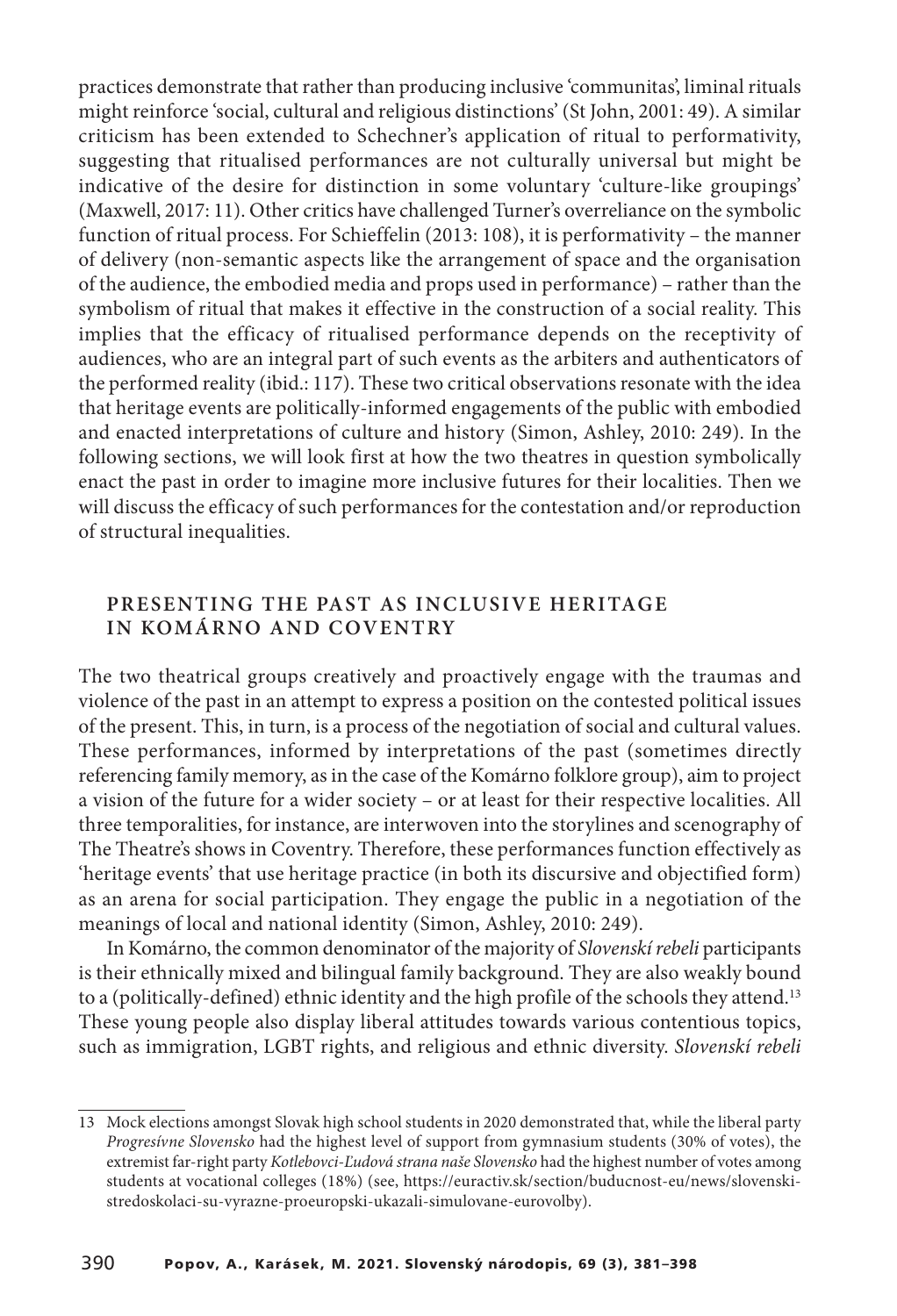tend to see their town as the product of the historical achievements of its inhabitants, rather than in exclusivist ethno-national terms. The informants preferred to identify themselves through a sense of belonging to the locality or region. As Magdaléna (21) stated: I don't distinguish between Slovak and Hungarian. I say an inhabitant of Komárno.

Our informants demonstrated the same inclusive attitude to competing ethnonationalist representations of the local past. Thus, the past of the town, which was once part of the Austro-Hungarian Empire and its complex ethnic composition, with two groups competing over the representations of local history, make Komárno a town of contested monuments. Statues of figures from Hungarian and Slovak history are regularly erected in the town, reflecting the competing nationalist discourses about the local history. However, our young informants did not see any contradiction in this. From their point of view, the heroes of nationalist narratives either lived in or were somehow important to their hometown; hence, they have a rightful place in Komárno's squares and streets. Rather than it being a contest, the young informants welcomed the statues' coexistence in the town.

They understand the concept of cultural heritage in a similar way. Despite the fact that their productions are in Slovak and mostly represent the folklore of ethnic Slovaks, they do not see Slovak folklore and folk culture as being the product of putatively 'pure' Slovaks that should be accessible exclusively to Slovaks. The following interview excerpt aptly illustrates this:

I feel Hungarian and I do Slovak folk dance. I really don't care. I live in Slovakia and I am ethnically Hungarian. […] I am ethnically Hungarian, but I am also Slovak. I am Slovak and Hungarian at the same time. I live right on the border with Hungary. Once I went for walk along the Danube river<sup>14</sup> behind the town and I sneezed, and from the other side of the river, from Hungary, someone said 'Bless you' [laughter]. It was really very funny. So really, we are very close I don't see any difference. We are one nation, we are the same people. We just speak different languages. (Zoltán, 14)

As the above quote demonstrates, the Slovenskí rebeli youth reject the idea that language is the foundation of the (ethnically defined) nation and culture. For our informants, belonging to humanity seemed to be more important than being part of the ethnic or linguistic framing. Similarly, in the plot of Secret Love, a play set in the 19<sup>th</sup> century, love is blind to ethnic and linguistic boundaries, just as in the family stories of many of the groups' members whose parents and relatives married across ethnic divides. Therefore, through this notion of 'one culture in two languages', the young people extended the representation of a folklore tradition from another part of the country to convey their vision of their native town, its community, its history and its heritage.

The socio-economic modus vivendi of Coventry has been closely connected to refugees and immigrants since perhaps the 17<sup>th</sup> century. The silk ribbon production that made Coventry famous was probably brought to Britain by French Huguenot refugees (Lau, 2005: 176). The Industrial Revolution, together with WWII, is an important period in the history of Coventry as the cradle of Britain's car industry, and one of the 'national

<sup>14</sup> The Danube forms a natural border between Slovakia and Hungary.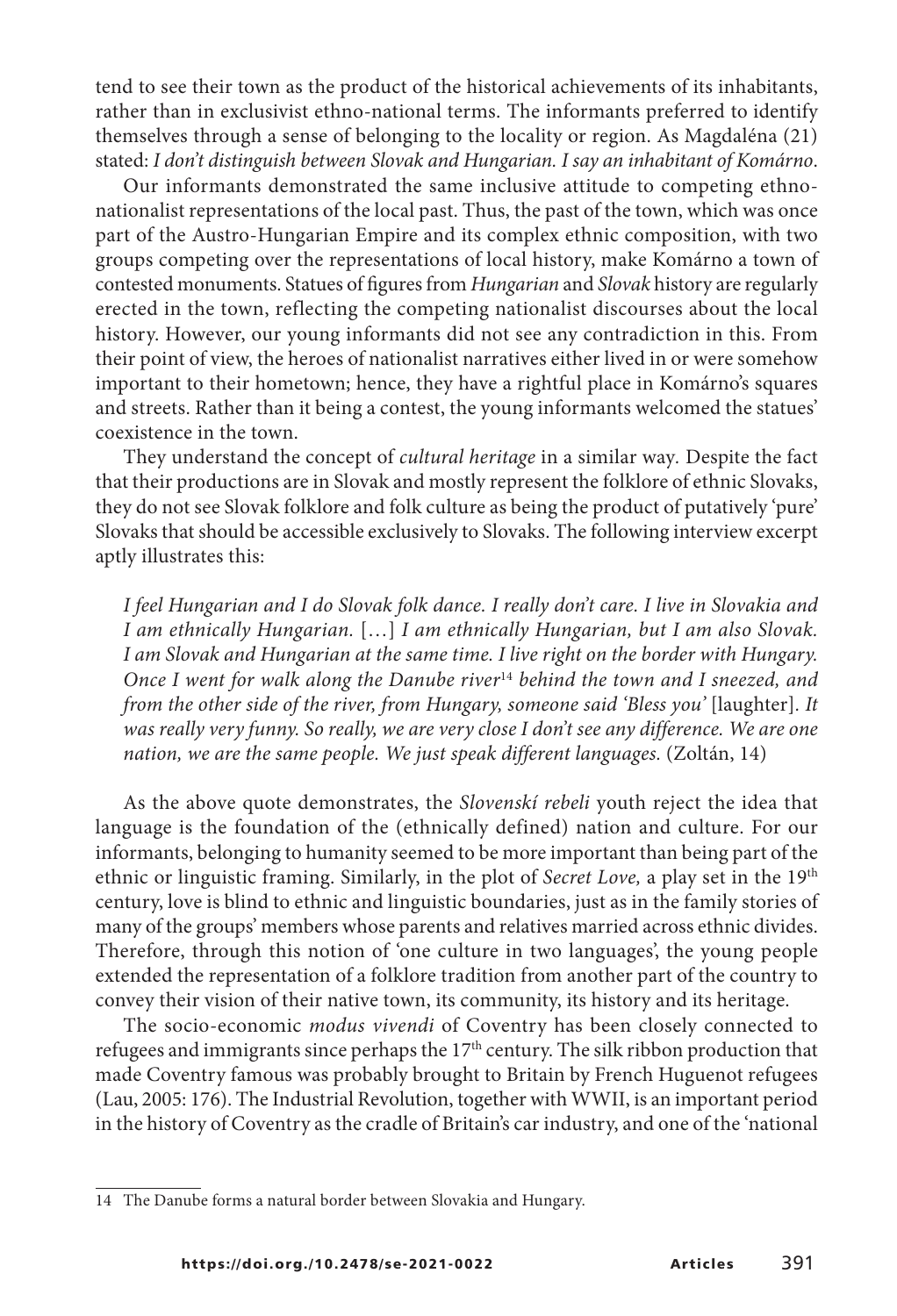monumental times' (Herzfeld, 1991) in British history. The eras of industrialisation were an important pull factor for labour, not only from less developed parts of the UK, but also from areas under British colonial control.

The historical interconnection between industrialisation, migration and cultural diversity became a central theme of The Theatre's show Home. Indeed one of the props used to symbolise the Industrial Revolution in the show – ribbons – is a direct reference to the so-called 'Jacquard loom' exhibited in the city's Herbert Art Gallery and Museum, which was used for the production of silk ribbons in the late 18<sup>th</sup> century. This representation of the city's heritage and identity also resonates in the narratives of our participants. Melody, a young performer, combined in her interview a modern concern about industrial pollution with a positive vision of the industrial past that brought together people (a workforce) from many different cultural backgrounds and laid the foundations of Coventry's cultural diversity: the core of the city's identity as constructed within the City of Culture discourse.

Obviously, it [the Industrial Revolution] was a bad thing as well, because it was sending so much pollution into the air, but it was a good thing also because it brought so many people in. That's how, I think, things like that have made Coventry the way it is, because even though bad things did happen... but also that's brought people into Coventry and brought their families over and then brought their culture over. (Melody, 16)

Arguably, Coventry's industry, which was crucial to the British WWII effort, attracted the heavy Luftwaffe raids that largely destroyed the city. However, the Coventry Blitz, <sup>15</sup> which is central to a mainstream representation of Coventry's history, does not appear as such a significant 'milestone' in Home. The show omits any reference to WWII as a formative historical event for the city's culture and identity. The established national narrative of WWII as a monumental time for Britain's cultural heritage is replaced by a new, cosmopolitan discourse of 'cultural diversity'; one is effectively silenced by the other. Melody explained the absence of WWII references in the following manner:

I think, maybe, we were trying to focus more on the migration side of things. Obviously, the Blitz was a horrible time, but we all said that the industry and what was being made in Coventry was what brought the most people over. (Melody, 16)

Despite this celebration of the city's cultural diversity, public attitudes towards migration and UK migration policy remain contested issues both locally and nationally. This was acutely evident in the anti-migrant rhetoric of the 'Leave' campaign during the EU referendum in 2016, in which Coventry returned a majority (55.6%) 'leave' vote. <sup>16</sup> Frustration with Brexit motivated The Theatre practitioners to stage the show Seen But Never Heard (SBNH):

<sup>15</sup> The term Coventry Blitz refers to the German air raids in 1940–42 that resulted in the deaths of over 1,200 people (mostly civilians) and the massive destruction of the cityscape.

<sup>16</sup> https://www.coventry.gov.uk/info/8/elections\_and\_voting/867/referendums/4.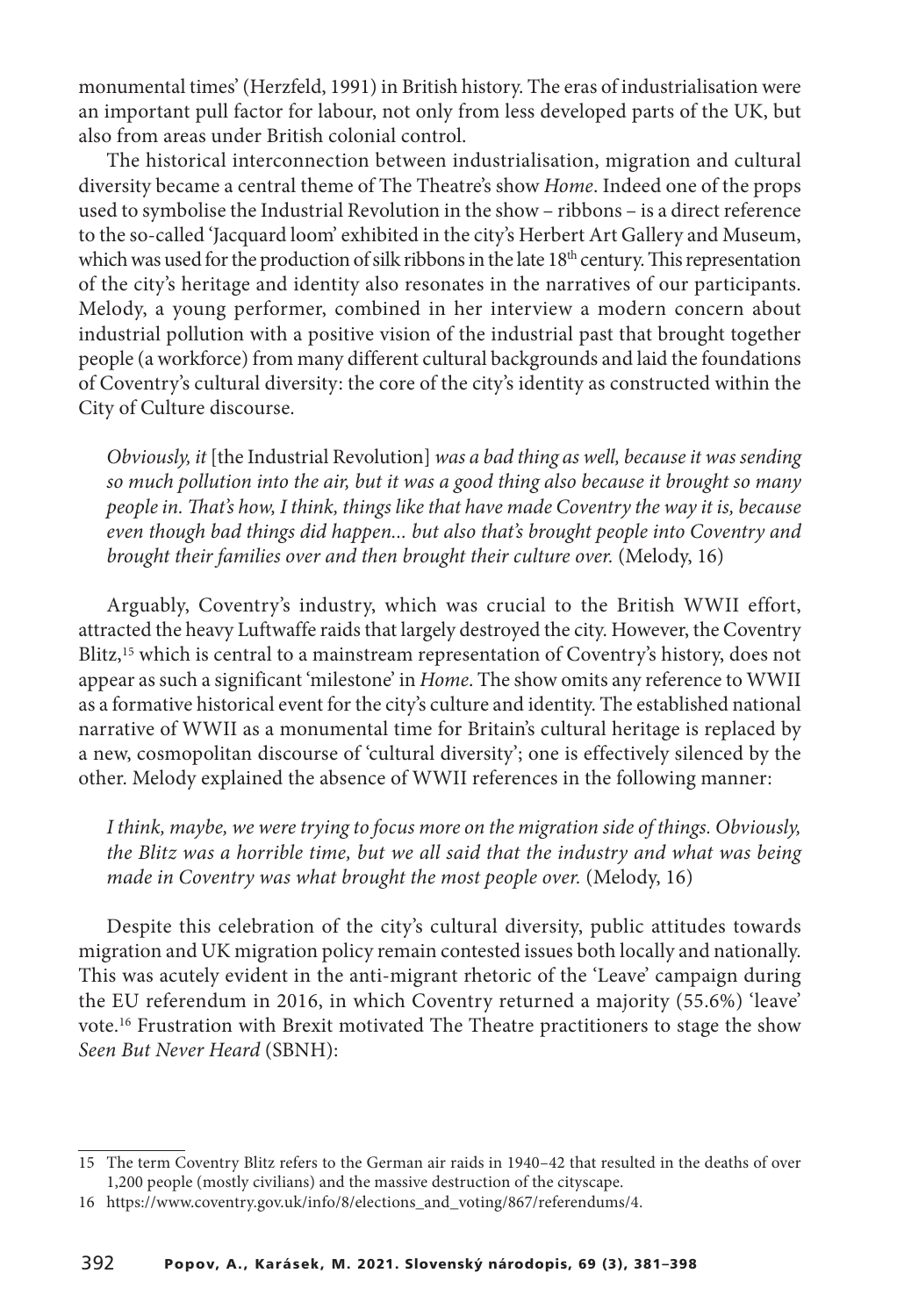I think because when the whole Brexit thing started, it's made us feel, or made me feel, very powerless and very angry. And I think perhaps at some point the things that affect you personally start to be something you, you kind of, it influences your work, and at a time where I feel people are beginning to be persecuted again and we're seeing hate crime rise again in the city… And that's frustrated me and upset me the most, and hearing language coming through in the streets that we would hope would never be heard again. And it's just a very uncomfortable environment. And I think, I do think that working with young people and helping them to see the full story and the truth of something makes some change. (Rachel, 40)

Although the show raises the issues of human rights and discrimination against refugees and migrants, for the young performers the show is about young people *not* having a voice (Gary, 14; June, 15) over their future, as exemplified by the Brexit vote. At the same time, despite being empathetically enacted in the show, there were no migrants among the performers, and their real voices and concerns remained unheard. In the final part of our paper, we explore how and why the inclusivist symbolism of such heritage events was restricted by the lines of exclusion embedded in the performance practices, which are specific to each case.

#### **EXCLUSIVE INCLUSIVITY OF HERITAGE PERFORMANCE**

In both cases, the performances were conceived as the collective commemorations of traumatic and important historical events that have shaped the present of their societies. Arguably, this intentional dramatic actualisation of history and memory is enabled by the liminality of performance – an act which is at least temporarily detached from the mundane and normative behaviour of performers and their audiences (Schechner, 1993). Furthermore, the past is creatively re-articulated and re-socialised through performativity in the present 'social time' (Herzfeld, 1991) to enable a liminoid vision of a culturally and socially inclusive future, which is noticeably different from the present status quo. This appeals to the liberal identities of our theatrical groups, who reinvent themselves as Turner's 'communitas'. It is not accidental, perhaps, that our participants refer to their collectives in terms of 'community' and 'family', implying the emergence of a solidarity based on trust and equality. The question remains, however, as to how inclusive these solidarities are, beyond their declared desire to contest the ethnic and racial inequalities still prevalent in today's society. To answer this question, we need to look beyond the symbolism of the plays to consider the manner of performance (Schieffelin, 2013), aswell asthe positions of performers and their audiences within the power coordinates of their respective societies (Weber, 1995).

Although it is difficult to apply an unambiguous class categorisation in the post-socialist context of Komárno, all the young performers in Slovenskí rebeli came from an affluent socio-economic background. This was manifested, for instance, in their affiliation with the country's Slovak linguistic majority, regardless of their ethnic identification. All of them were or had been students at the town's best high schools, where Slovak is the language of instruction; partly because of this, they aspired to and were able to enrol in good universities across the country. All the performers were fluent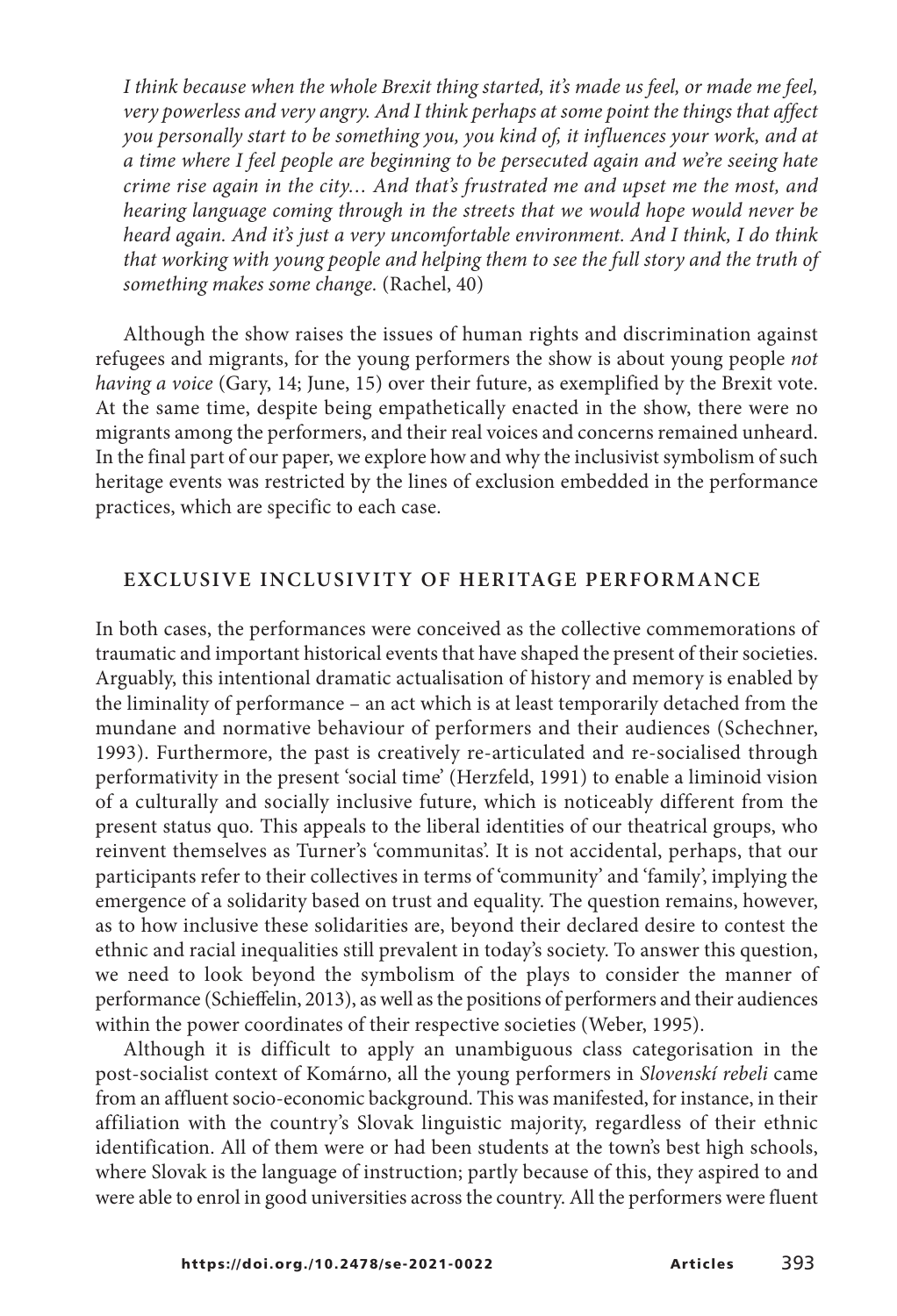Slovak speakers, even though some identified as Hungarian. Many of our participants grew up bilingual and came from ethnically-mixed families or socialised with friends from diverse ethnic backgrounds. Moreover, for some of the informants from ethnicallyhomogeneous families, their first language was not their parents' mother tongue. Hungarian parents often communicated with their children in Slovak and vice versa.

Slovak is the language of communication within the group and the language of Slovenskí Rebeli's performances. The irony is that the culturally-inclusive message of the group's performances is inaccessible to Hungarians who do not speak Slovak. Nor do their ideas reach Hungarian or Slovak nationalists, for they oppose the group's activities on principle. Although the bona fide motives of the Slovenskí rebeli are convincing, the dominance of the Slovak language has an effect on the content of the performance when the region's complex history is presented mainly from the Slovak perspective. As we saw with the absence of the Hungarian perspective in the play Helenka, the apparent inclusiveness of the group's diverse cultural heritage does not challenge the dominant role of the ethnic majority in legitimising minority heritage. Therefore, the apparent inclusivity remains rather limited.

In the case ofCoventry, the majority of young participants originate from white British middle-class families,<sup>17</sup> who often uphold the liberal values of tolerance and inclusivity, which they consider under threat from the growing nationalism in British politics (as indicated by Brexit).<sup>18</sup> This is reflected in the very nature of the activities they take part in. The Theatre training sessions and shows are in a way an extension of and addition to the young performers' familial cultural socialisation. The Theatre's weekly sessions provide an external space (in relation to family and school) in which they can interact with peers and develop skills and knowledge. At the same time, their attendance of these sessions and participation in shows is enabled by their families through logistical and financial support (driving them to and from the Theatre's rehearsals late at night and sometimes from outside the city; paying for weekly sessions, etc.). The family is also the main audience of the youth theatre's shows and a testing ground for the views that the young people develop through their participation in The Theatre's projects. In other words, the young people's families have to value and approve of the format and content of these activities as being beneficial for their children, which suggests that they in general share the liberal cosmopolitan ideology and the avant-garde aesthetics of the physical theatre. Learning and practicing performing arts is seen as an enabling experience by the young people and their parents. The participants stress that taking part in the youth theatre facilitates the development of such transferable skills as trust, teamwork and, above all, confidence. These are seen as important qualities for professional and personal success (Julia, 15; Claire, 48). 19

<sup>17</sup> The participants' socio-demographic data, including their age, gender, ethnicity, citizenship, language(s) they are fluent in, household membership and religious affiliation, were collected during the interviews. Families where one or both parents held a position that required a university level qualification were considered 'middle-class'.

<sup>18</sup> For example, many of our participants reported that their parents and family friends voted 'remain' in the EU referendum in June 2016, and subsequently saw Brexit as an expression of the growing xenophobia and racism in Britain.

<sup>19</sup> Self-confidence as a quality developed through participation in drama activities was also mentioned by the young performers in Komárno (Martin, 25; Lenka, 14). This perhaps reflects their affluent socio-economic background, which is rather similar to the Coventry case study in this respect.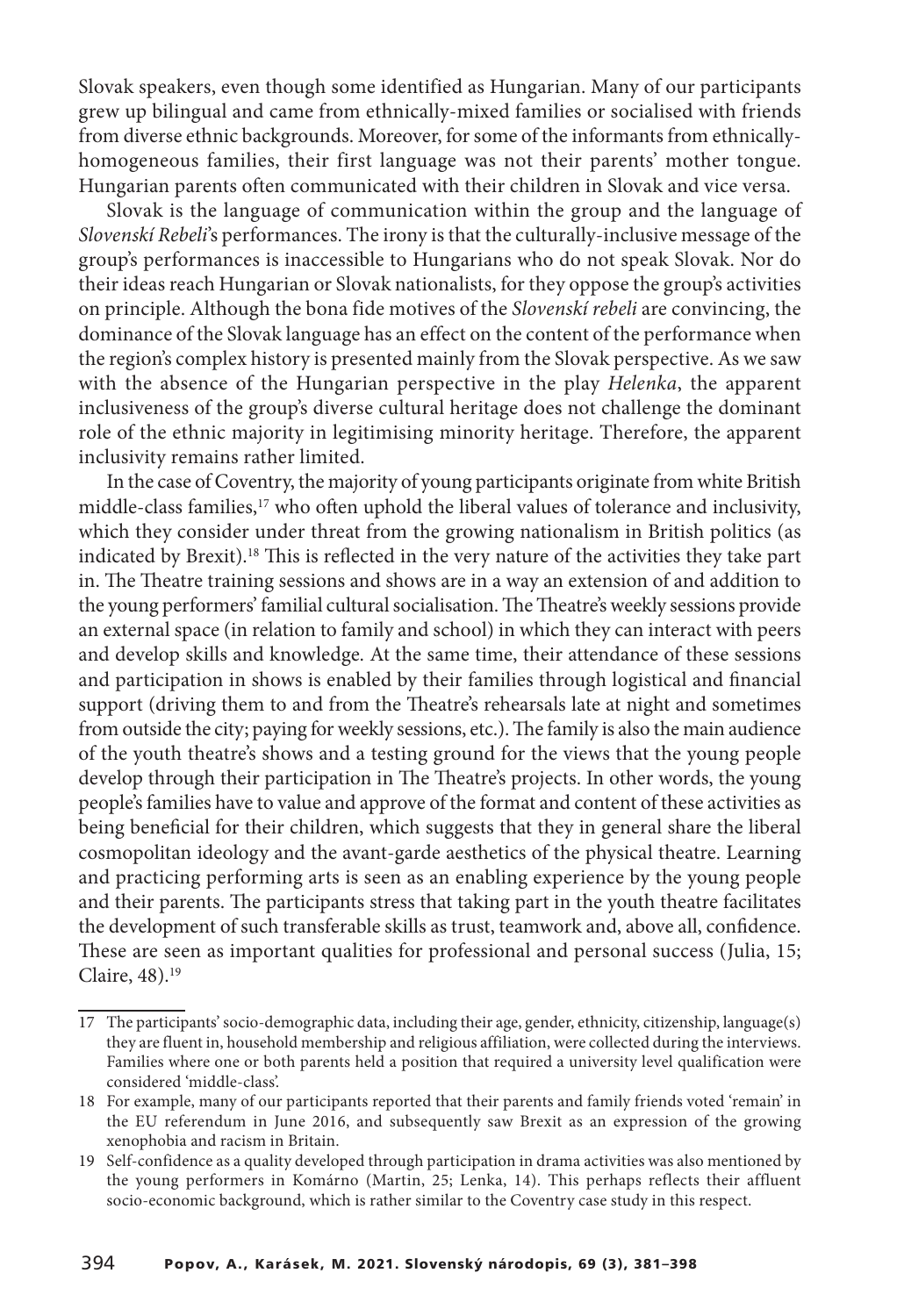At the same time, as a performance genre, the avant-garde physical theatre represents a certain exclusion line for those young people who are not socialised in that tradition of bodily expression within art and drama. Interestingly, this exclusivity within an otherwise overtly liberal and culturally inclusive theatre was largely unrecognised by both the young people and The Theatre practitioners. Thus, the empathetic portrayal ofrefugeesin the SBNH show did not attract young migrantsto join The Theatre, despite an attempt to reach them via a partnership with the Coventry Migrants and Refugee Centre. A single Syrian refugee girl wearing a headscarf attended one session with a senior group. Although she was warmly welcomed and gently introduced to the training routine, she was visibly taken aback by the intensity and closeness of the bodily contact during the warm-up and rehearsal. Despite the empathy, at that session she was asked to act in accordance with the majoritarian performative culture of the avant-garde physical theatre; there were no room for her to express her agency as a performer on her own terms and through corporal actionsthat were culturally familiar and appropriate to her. Interestingly, in the actual SBNH show the character of the 'refugee girl' was also portrayed as lacking agency; she acquired her voice only as an adult fully integrated into British society.

The Theatre's empathetic enactment of 'the other' serves to combine young people's socialisation with the liberal political values of their families, reproducing the particular form of class distinction that absorbs cosmopolitanism as an aspect of cultural identification. The form and content of these performances remain inaccessible to their protagonists (migrants, minorities, destitute people), who are absent among the performers and the audience. As some observers have noted, in practice cosmopolitan developments can be utilised in 'other assemblages' and 'co-opted' for other objectives (Novicka, Rovisco, Eds., 2009, cited in Macdonald, 2013: 189) that could further entrench social inequalities, including those thought of in terms of cultural and/or racial differences.

### **CONCLUSION**

The theatrical performances analysed in this paper are modalities of imagining and experiencing the past, and therefore form part of the same 'past presencing' (Macdonald, 2013) tendencies that can be observed in more traditional heritage sites (such as museums, for example). In both cases, the past is presented in public discourses in order to manifest and uphold the values of cultural diversity and inclusion in the construction of local identities. However, there are noticeable differences in the discursive framing of inclusiveness, with a cosmopolitan discourse of human rights being prevalent in Coventry, and cultural differences and diversity being conveyed more in ethno-national terms in Komárno.

Our analysis of inclusive heritage performances by the Theatre and Slovenskí rebeli demonstrates that the efficacy of such events in forming new public solidarities is restricted by the social inequalities and cultural distinctions embedded in the performative practices themselves. Because of the culturally and socially exclusive artistic forms and perspectives, these performances and their symbolic meanings are hard to access by individuals from outside these rather privileged groups. As Ernst Bloch asserts: 'Not all people exist in the same Now. They do so only externally, through the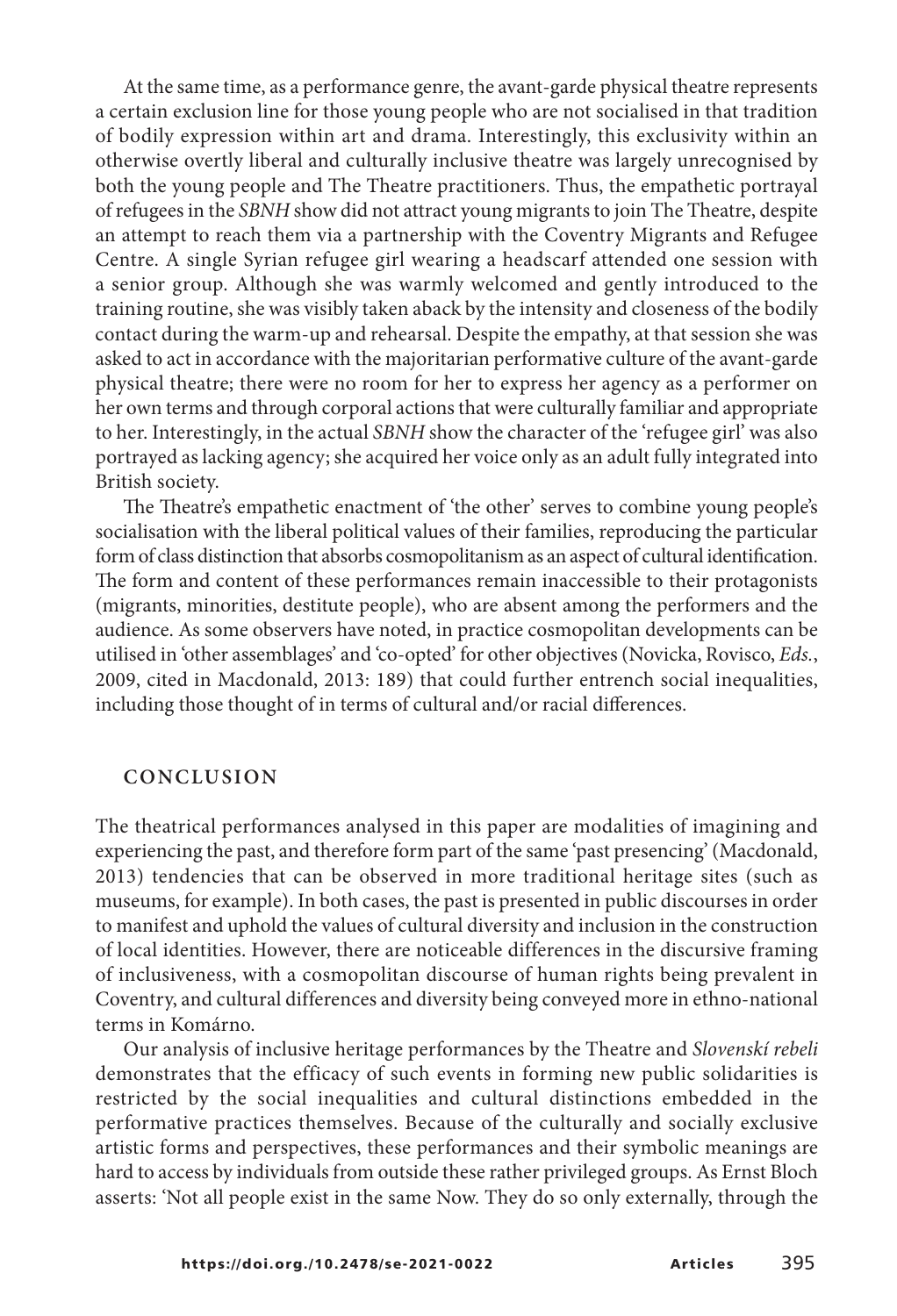fact that they can be seen today. But they are thereby not yet living at the same time with others' (Bloch, 1977, cited in Simon, Ashley, 2010: 248).

Acknowledgement:

This article is based on research conducted as a part of the Cultural Heritage and Identities of Europe's Future (CHIEF) Project that has received funding from the European Commission's Horizon 2020 research and innovation programme under grant agreement No. 770464.

#### **REFERENCES**

- Ashley, S. L.T. (2013). Introduction: Diverse Spaces in Canadian Public Culture. In: S.T. L. Ashley (Ed.), Diverse Spaces: Identity, Heritage and Community in Canadian Public Culture (pp. 1–14). Newcastle upon Tyne: Cambridge Scholars Publishing.
- Atkinson, S., Robson M. (2012). Arts and Health as a Practice of Liminality: Managing the Spaces of Transformation for Social and Emotional Wellbeing with Primary School Children. Health and Place, 18(6), 1348–1355.
- Bergman, C. E. (2010). A Performativity of Nordic Space: The Tension between Ritual and Sincerity Re-Embodied through Each Performance of Sweden's Allsång på Skansen. Ethnologia Europaea – Journal of European Ethnology, 40(2), 77–89.
- Bloch, E. (1977). Nonsynchronism and Dialectics. New German Critique, 11, 22–38.
- Boyarin, J. (1994). Space, Time, and the Politics of Memory. In: J. Boyarin (Ed.), Remapping Memory: The Politics of Time Space (pp. 1–37). Minneapolis: University of Minnesota Press.
- Breglia, L. (2006). Monumental Ambivalence: The Politics of Heritage. Austin: University of Texas Press.
- Coventry City Council (2015). The English Indices of Deprivation 2015: Summary for Coventry. October 2015.
- Dawsey, J. C. (2018). Anthropology in Performance: Interview with Richard Schechner. Gesture, Image, Sound – Anthropology Journal, 3(1), 391–419.
- Ennis, G. M., Tonkin, J. (2018). 'It's Like Exercise for Your Soul': How Participation in Youth Arts Activities Contributes to Young People's Wellbeing. Journal of Youth Studies, 21(3), 340–359.
- Feldman, J. (2008). Above the Death Pits, Beneath the Flag. Youth Voyages to Poland and the Performance of Israeli Nation. Oxford: Berghahn.
- Fossum, J. E., Kastoryano, R., Modood, T., Zapata-Barrera, R. (2020). Governing Diversity in Europe's Plural Spaces: A Path to New Normativities. GRETIM-UPF Working Papers Series, 46, 1–28.
- Franquesa, J. (2013). On Keeping and Selling: The Political Economy of Heritage Making in Contemporary Spain. Current Anthropology, 54(3), 346–369.
- Gordon-Walker, C. (2013). The Process of Chop Suey: Rethinking Multicultural Nationalism at the Royal Albert Museum. In: S.T. L. Ashley (Ed.), Diverse Spaces: Identity, Heritage and Community in Canadian Public Culture (pp. 16–38). Newcastle upon Tyne: Cambridge Scholars Publishing.
- Herzfeld, M. (1991). A Place in History: Social and Monumental Time in a Cretan Town. Princeton, NJ: Princeton University Press.
- Lau, L. B. (2005). Immigrants and Industries of London, 1500 – 1700. London: Routledge.
- Lewis, J. L. (2013). The Anthropology of Cultural Performance. New York, Palgrave Mac-Millan.
- Macdonald, S. (2013). Memorylands: Heritage and Identity in Europe Today. London and New York: Routledge.
- Maxwell, I. (2017). The Limits of Ritual. In: J. Cattermole, H. Habla (Eds.), Ritual and Cultural Performance (pp. 1–12). Dunedin: The Performance of the Real Research Theme, University of Otago.
- Nora, P. (1989). Between Memory and History: Les Leux de mémoire. Representations, 26, 7–24.
- Novicka, M., Rovisco M. (Eds.) (2009). Cos-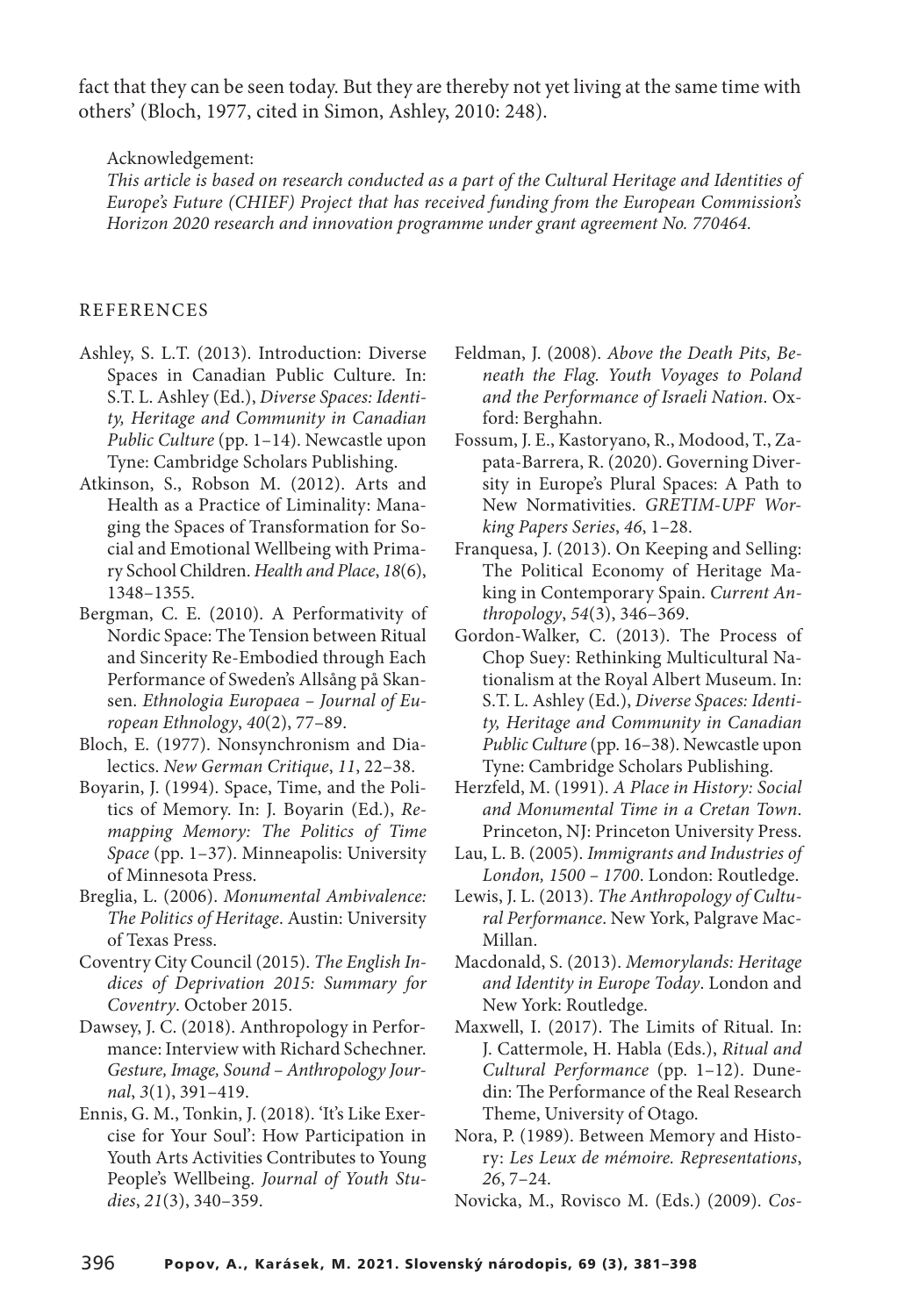mopolitanism in Practice. Farnham: Ashgate.

- Poehls, K. (2011). Europe blurred: migration, margins and the museum. Culture Unbound, 3(3), 337–353.
- Pine, F., Kaneff, D., Haukanes, H. (Eds.) (2004). Memory, Politics and Religion: The Past Meets the Present in Europe. Münster: Lit Verlag.
- Rodger, J. (2019). Humans of Cov campaign: What is it and how it hopes to change minds. Coventry Live, 28. 04. 2019. Accessibe at:

https://www.coventrytelegraph.net/news/coventry-news/coventry-news-humans-of-cov-16175264.

- Rowlands, M. (2002). Heritage and Cultural Property. In: V. Buchli (Ed.), The Material Culture Reader(pp. 105–114). Oxford: Berg.
- Seligman, A. B., Weller, R. P., Puett, M. J., Simon, B. (2008). Ritual and its Consequences: An Essay on the Limits of Sincerity. Oxford: Oxford University Press.
- Schechner, R. (1985). Between Theater and Anthropology. Philadelphia: University of Pennsylvania Press.
- Schechner, R. (1993). The Future of Ritual: Writings on Culture and Performance. London and New York: Routledge.
- Schechner, R. (2002). Performance Studies in/for the 21st Century. Anthropology and Humanism, 26(2), 158–166.
- Schieffelin, E. L. (2013). Performance and Cultural Construction of Reality. In: F. J. Korom (Ed.), The Anthropology of Performance: A Reader (pp. 107–123). Chichester: Willey-Blaelwell.
- Simon, R. I., Ashley, S. L. T. (2010). Heritage and Practices of Public Formation. International Journal of Heritage Studies, 16(4), 247–254.
- St John, G. (2001). Alternative Cultural Heterotopia and the Liminoid Body: Beyond Turner at ConFest. The Australian Journal of Anthropology, 12(1), 47–66.
- Stolcke, V. (1995). Talking Culture: New Boundaries, New Rhetorics of Exclusion in Europe. Current Anthropology, 36(1),  $1 - 24$
- Turner, V. (1969). The Ritual Process: Structure and Anti-Structure. Chicago: Aldine.
- Turner, V. (1974). Liminal to Liminoid, in Play, Flow, and Ritual: An Essay in Comparative Symbology. Rice Institute Pamphlet – Rice University Studies, 60(3), 53–92. Accessible at:

https://hdl.handle.net/1911/63159.

- Turner, V. (1977). Process, System, and Symbol: A New Anthropological Synthesis. Daedalus, 106(3), 61–80.
- Turner, V. (1982). From Ritual to Theatre: The Human Seriousness of Play. Baltimore: PAJ Publications.
- Tyler, M. (2010). Revived, Remixed, Retold, Upgraded? The Heritage of the York Cycle of Mystery Plays. International Journal of Heritage Studies, 16(4), 322–336.
- Weber, D. (1995). From Limen to Border: A Meditation on the Legacy of Victor Turner for American Cultural Studies. American Quarterly, 47(3), 525–536.

Electronic sources

- https://euractiv.sk/section/buducnost-eu/news/slovenski-stredoskolaci-su-vyrazneproeuropski-ukazali-simulovane-eurovolby/
- https://cityofsanctuary.org/about/
- https://coventry2021.co.uk/why-coventry/
- https://www.coventry.gov.uk/info/8/elections and voting/867/referendums/4
- https://www.coventry.gov.uk/info/195/facts\_ about\_coventry/2435/population\_and\_d emographics
- https://www.coventry.gov.uk/downloads/file/18906/census\_2011\_coventry\_residents\_by\_main\_language\_spoken
- https://www.coventrytelegraph.net/news/coventry-news/coventry-news-humans-ofcov-16175264

# ABOUT THE AUTHORS

ANTON POPOV (ORCID: 000-0002-1337-8016) – is a Senior Lecturer in Sociology in the School of Languages and Social Sciences of Aston University. He received his PhD from Birmingham University based on the study of the cultural production of